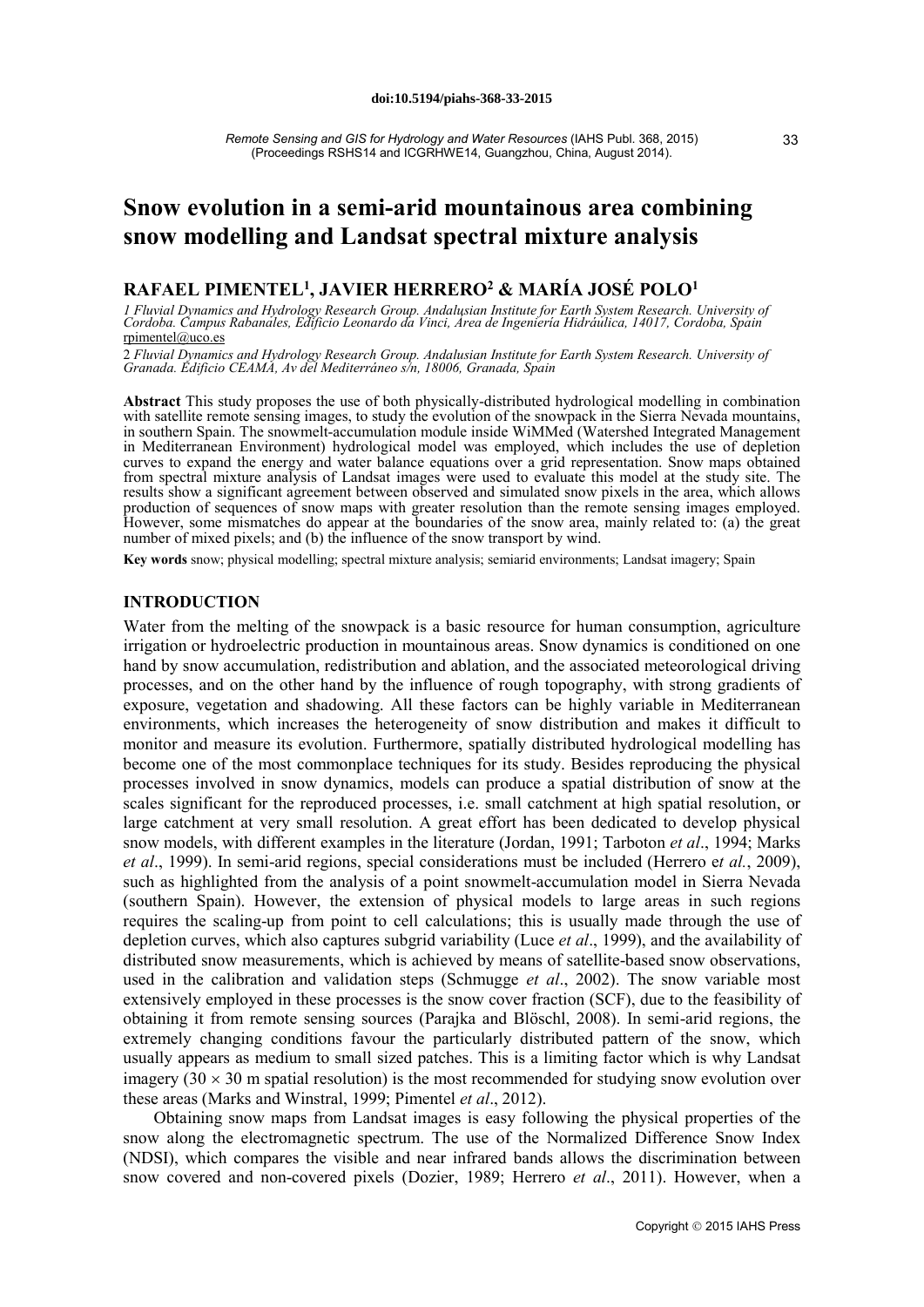subgrid classification is required, a spectral mixture analysis can be applied (Painter *et al*., 2009). These techniques assume that the reflectance measured by the sensor from a given cell is a combination of the individual reflectances of the different kind of surfaces present within the endmembers.

This work analyses the spatial distribution regime of snow in the Sierra Nevada mountains (Spain) at the subgrid scale by means of application of the point snowmelt-accumulation model developed by Herrero *el al*. (2009), and obtaining a 10-year series of snow cover fraction maps from a spectral mixture model applied to Landsat imagery.

# **STUDY SITE AND AVAILABLE DATA**

This study site was in the Sierra Nevada Mountains, southern Spain. They are a linear mountain range parallel to the coastline of the Mediterranean Sea, with altitudes from 1500 to 3500 m a.s.l. The typical mountain alpine climate is modified by its proximity to the sea, which generates semiarid and tropical conditions in the surrounding area, mainly on the southern hillside closer to the sea. The study area selected was the Guadalfeo River basin upstream of Rules Dam, with an extent of 1057.3 km2 , which has been previously studied and hydrologically modelled.



**Fig. 1** Location of Sierra Nevada Mountain Range in Spain, limits of the study area (black line), Rules Dam (white cross) and weather stations employed in the study (black crosses).

Different weather station networks are available in this area; in this work, hourly and daily datasets of precipitation, temperature, radiation (shortwave and longwave), pressure, wind velocity, and relative humidity from the Agroclimatic Information Network of Andalusia (RIA) and the Guadalfeo Project Network (Herrero *et al*., 2011) were employed as input to the snow model. Specific interpolation algorithms were used in this abrupt topography, including, in the case of temperature and precipitation, the consideration of residual conditioned by the altitudinal gradients (Herrero *et al*., 2007) and, for radiation, topographic effects are also considered (Aguilar *et al.*, 2010).

# **METHODS**

The accumulation–snowmelt cycles during the ten years from 2004 to 2013 were simulated at the study site using the physical and distributed model developed and calibrated by Herrero *et al.* (2009, 2011). The selected 67 Landsat TM and ETM+ images from the same period were processed and snow maps were derived by using a spectral mixture model. The model performance was tested against these results. This section describes both the snowmeltaccumulation model and the snow maps obtained.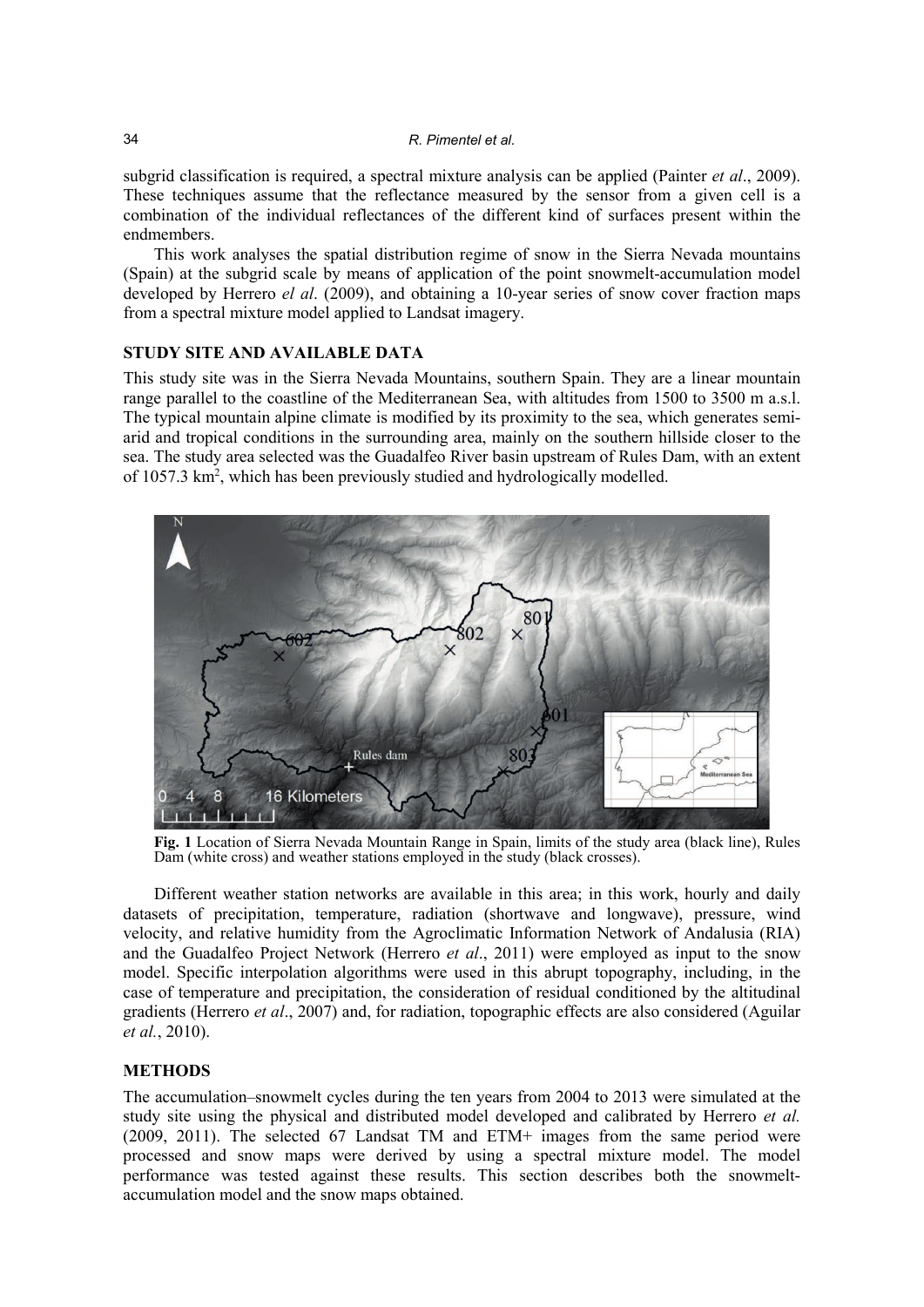#### **Snow model**

The snowmelt-accumulation model for Mediterranean sites developed by Herrero *et al*. (2009) is a physical model based on a point mass and energy balance, which is extended to a distributed way by means of depletion curves (Herrero *et al.*, 2011).

The model assumes a uniform horizontal snow cover surface distributed in one vertical layer. In the control volume defined by the snow column per unit area, which has the atmosphere as an upper boundary and the ground as a lower one, the water mass and energy balance can be expressed by equations (1) and (2):

$$
\frac{dSWE}{dt} = R - E + W - M
$$
\n
$$
\frac{d(SWE \cdot u)}{dt} = \frac{dU}{dt} = K + L + H + G + R \cdot u_R - E \cdot u_E + W \cdot u_W - M \cdot u_M
$$
\n(1)

where *SWE* (snow water equivalent) is the water mass in the snow column, and  $u$  is the internal energy per unit of mass (*U* for total internal energy). In the mass balance, *R* defines the precipitation rate; *E* is water vapour diffusion rate (evaporation/condensation); *W* represents the mass transport rate due to wind; and *M* is the melting water rate. Regarding energy fluxes, *K* is the solar or short wave radiation; *L* the thermal or long-wave radiation; *H* the exchange of sensible heat with the atmosphere rate; *G* the heat exchange with the soil rate; and  $u_R$ ,  $u_E$ ,  $u_W$  and  $u_M$  are the advective heat rate terms associated with each of the mass fluxes involved in equation (1).

This approach permits an easy extension to a distributed model by means of making calculations simultaneously in each cell. However, a direct extension cannot be done when the cell area is not completely covered by snow. In such cases, the parameterization of subgrid processes is made by including depletion curves, which are empirical functions that relate the fraction of cell area covered by snow with some other snow state variables, and quantify the decrease in snow cover within the cell to take into account the reducing of the area implied in the energy-mass balance.

## **Landsat imagery**

This section describes firstly the different levels of pre-processing needed to transform row image digital numbers into reflectance values, and secondly the method employed to obtain snow cover maps from these datasets.

**Preprocessing** is composed of four different, sequential steps: radiometric, atmospheric, saturation and topographic corrections. First, radiometric calibration by means of rescaling factors (Chander *et al*., 2009) to transform calibrated Digital Number in the original images into radiance values at the sensor was applied. Secondly, the atmospheric Dark Object Subtraction (DOS), was selected; this algorithm assumes that all atmospheric effects are represented by a blackbody in the image, which by definition must absorb all the solar radiation (Chavez, 1996), and together with this assumption, several simplifications on the reflectance physics equation, such as a Lambertian surface and a cloudless atmosphere, are done. After the atmospheric correction, the reflectance values obtained require additional corrections due to the saturation problems that usually appear in these snow areas associated with the radiometric configuration of the satellite. Based on the hypothesis of a high correlation between spectral bands for snow, a multivariate correlation analysis between bands was made to recover the snow saturated pixels values (Karnieli *et al.*, 2004). Finally, a C-correction with the land cover separation algorithm (Hantson and Chuvieco, 2011) was employed to homogenize direct solar and non-solar illuminated areas in this rough mountainous terrain.

**Snow maps** Two methodologies were employed to obtain snow cover maps from Landsat imagery. On one hand, binary maps (cover/non-cover) were obtained based on the physical properties of the snow along the electromagnetic spectrum: snow has very marked different extreme values in the visible (high reflectance) and infrared regions (low reflectance). The use of Normalized Difference Snow Index (NDSI), which compares electromagnetic answers over these spectral regions in combination with two fixed thresholds:  $NDSI > 0.15$  and  $TM1 > 0.06$ , allows the discrimination between both, covered and non-covered snow pixels.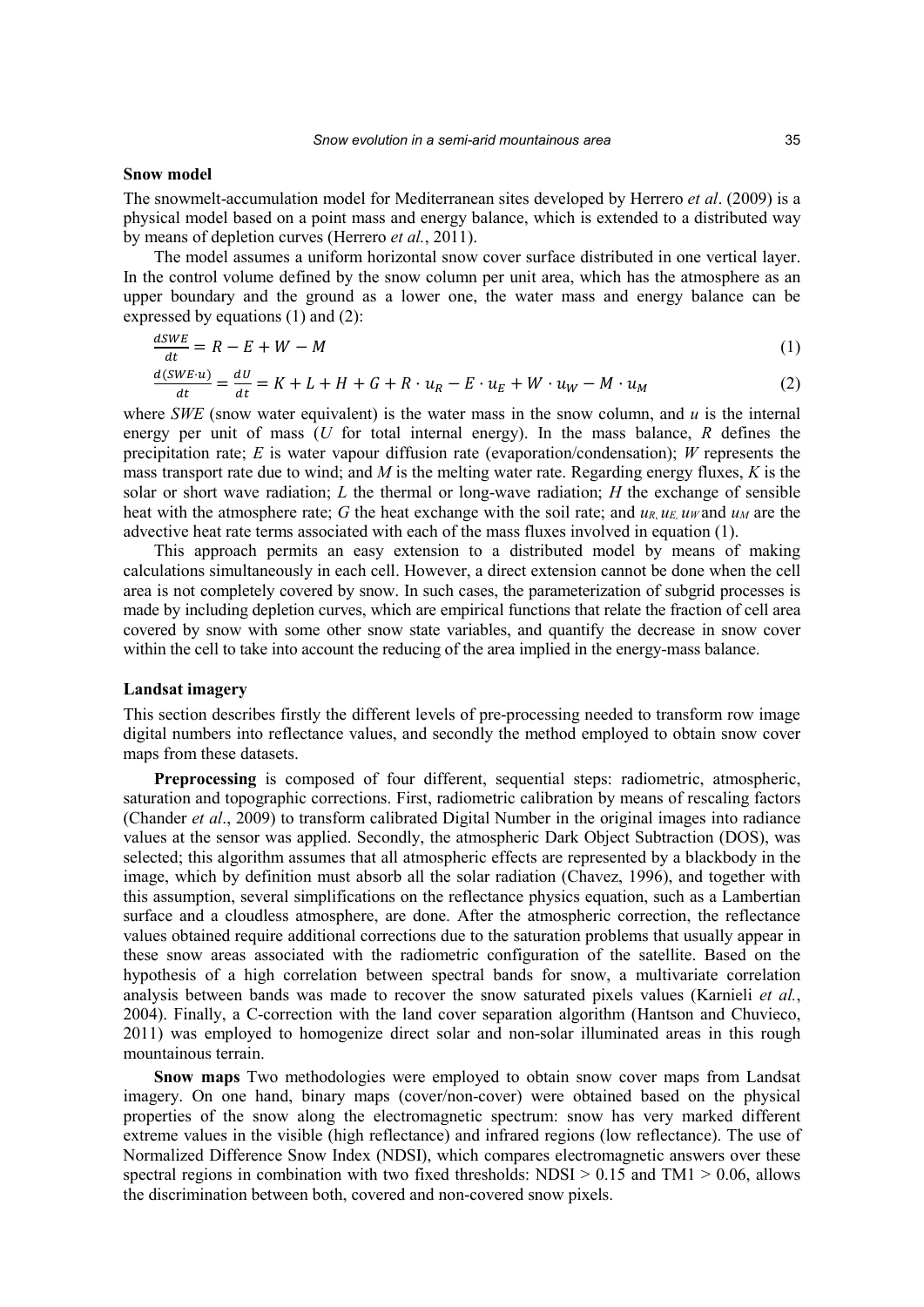#### 36 *R. Pimentel et al.*

# $NDSI = (TM2 - TM5)/(TM2 + TM5)$  (3)

where TMi correspond to the reflectance value in Landsat band *i*. On the other hand, linear spectral mixture analysis was employed to estimate the snow cover fraction within each pixel in all the images (Painter *et al*., 2009). This analysis assumes that the reflectance measured at the sensor,  $R_{S,\lambda}$ , is a linear combination of the reflectance values from each spectral endmember, that is, pure surface covers present in the area:

$$
R_{\mathcal{S},\lambda} = \sum_{i=1}^{N} F_i R_{\lambda,i} + \varepsilon_{\lambda} \tag{4}
$$

where  $F_i$  is the fraction of the endmember  $i$ ;  $R_{\lambda,i}$  is the reflectance obtained after the distinct preprocessing steps of endmember i at wavelength  $\lambda$ ;  $N$  is the number of spectral endmembers taken into account; and *ελ* is the residual error at *λ* associated with the fit of the *N* endmembers. The least-squares fit to  $F_i$  is solved by means of a reflective Newton method.

Three significant endmembers were identified in the study area, snow, vegetation (brush creeping vegetation) and rocks (phillite), their spectrum being obtained from a digital spectral library (http://speclab.cr.usgs.gov/).

# **RESULTS AND DISCUSSION**

### **Snow cover fraction maps**

Snow maps during the 10-year series of Landsat images were obtained from both methodologies. Figure 2(a) shows the evolution of the global snow area at the study site throughout the period 2004–2013. Parallel temporal trends can be observed, with overestimated values of SCF when binary maps are employed, as expected, since there is a threshold over which this analysis results in a covered classification. This is particularly relevant during accumulation phases, with maximum differences usually obtained for the peak SCF values over a complete cycle. Melting stages generally exhibit closer values, especially during the final melting cycle of each hydrological year.



**Fig. 2** Comparison between the snow area resulting from the covered-non covered analysis and the spectral mixture analysis for the Landsat images used in the study area. a) Temporal evolution, b) Selected snow maps for 10 November 2011,  $\overline{2}4$  February 2013 and 10 May 2011 (up, covered-non covered classification, and down, spectral mixture analysis)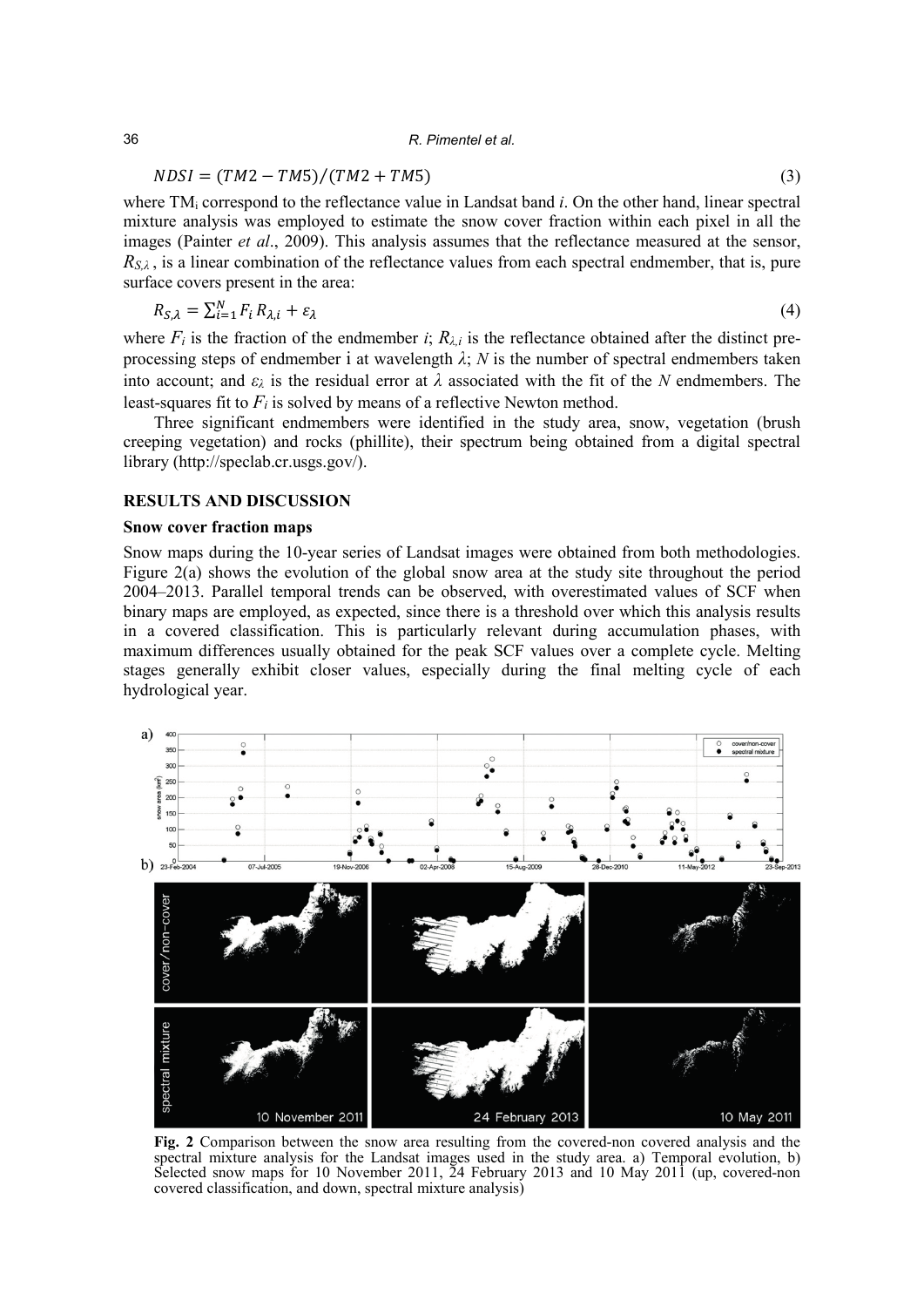A root mean squared error (RMSE) of 15.6  $km<sup>2</sup>$  was obtained by comparing both kinds of results over the study period, which represents a notable improvement with using the spectral mixture analysis given that the maximum snow cover area found ranged from 370 to 130 km<sup>2</sup>. The snow distribution is shown in Fig. 2(b) for three selected dates during the study period, associated with different states throughout the snow season (beginning of accumulation, consolidated snow and beginning of melting). Moreover, Table 1 includes the fraction of area associated with cover (SCF = 1), non-covered (SCF = 0) and mixed ( $0 \leq$  SCF  $\leq$  1) situations for these dates at the study site, for both classification algorithms.

Obviously, the covered/non-covered analysis does not discriminate mixed cells. The results show that the non-covered area is adequately represented by this algorithm; however, a significant portion of cells considered as snow-covered do not correspond to  $SCF = 1$ , with an associated area that can be close to a 40% of the estimated snow area by the covered/non-covered analysis. These mismatched pixels are usually located within border sites, as can be seen in Fig. 2(b), where the interaction between the melting snow and rocks is stronger.

**Table 1** Fraction values of each type of area considered in the analysis (completely covered, completely non-covered and mixed) obtained from both algorithms for the 10 Nov 2011, 24 Feb 2013 and 10 May 2011 Landsat TM images.

|                        | Covered/non-covered analysis |             |                         | Spectral mixture analysis |             |             |
|------------------------|------------------------------|-------------|-------------------------|---------------------------|-------------|-------------|
|                        | 10 Nov 2011                  | 24 Feb 2013 | 10 May 2011 10 Nov 2011 |                           | 24 Feb 2013 | 10 May 2011 |
| Completely covered     | 0.10                         | 0.28        | 0.07                    | 0.07                      | 0.22        | 0.04        |
| Completely non-covered | 0.90                         | 0.72        | 0.93                    | 0.90                      | 0.72        | 0.93        |
| Mixed                  |                              |             |                         | 0.03                      | 0.06        | 0.03        |

#### **Snow cover simulations**

The 10-year study period was simulated by the distributed snow model previously described, with the calibration values obtained by Herrero *et al*. (2009). Figure 3 shows the comparison of the average SCF value in the watershed simulated over the study period and the average SCF value obtained from each Landsat image. A good level of accuracy of the simulation can be generally observed. A global RMSE of 0.05  $m^2 m^2$ , associated with 50 km<sup>2</sup> of snow area values, was found.

Figure 4 shows a comparison between the spatial simulated and observed distribution of snow throughout the watershed for the three selected images, including snow maps. As can be observed, again the border cells are not always correctly represented. Moreover, some snow free areas do appear inside the completely covered area that are not represented by the model; this characteristic snow distribution can be usually found and is generally due to wind effects. The model does not consider redistribution of snow by wind transport and therefore these mismatches are likely to appear when windy conditions between two consecutive images are not negligible.

## **CONCLUSIONS**

The distribution of snow cover under highly variable conditions was estimated by spectral mixture analysis of Landsat images, which has proved to be a powerful tool for providing time map series to be used in snow modelling. The spectral mixture analysis allows an adequate estimation of the coverage of snow in each pixel of the area, which resulted in a global reduction of the snow cover area of close to 40% in the mixed identified cells when compared to a simple covered/non-covered classification analysis, this being especially important in these semi-arid mountainous regions where the particular snow dynamics favour the appearance of a great number of mixed pixels.

The calibrated model by Herrero *et al.* (2009, 2011) has been validated by the good agreement between simulated and observed snow maps. The combination of these snow cover fraction maps with physical distributed snow modelling allows an indirect validation of other simulated snow variables, i.e. snow water equivalent and snow depth. The mismatching areas may correspond, among other effects, to locations and periods for which wind transport, not being considered in the snow model due to its complexity at high altitudes, are not negligible.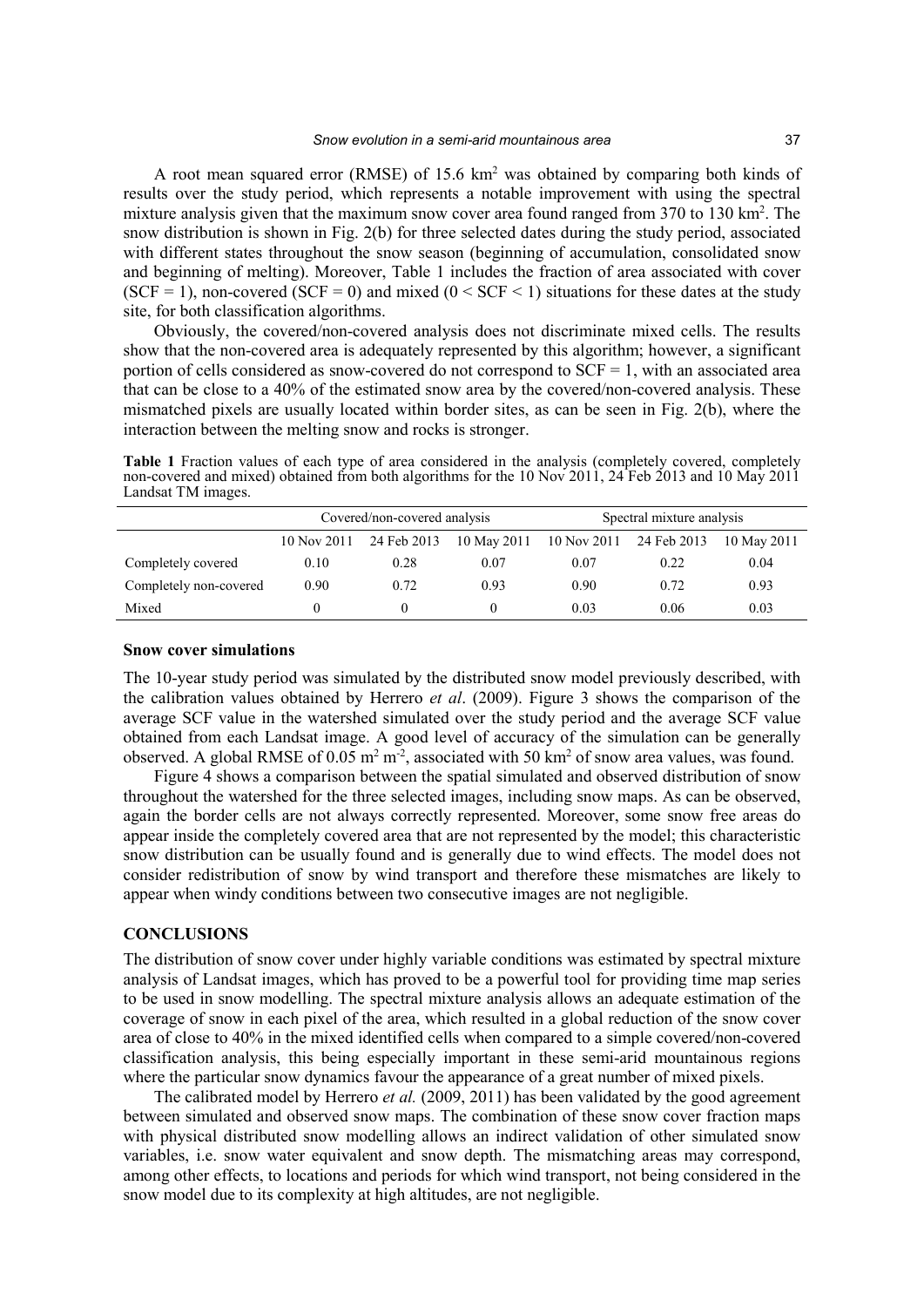38 *R. Pimentel et al.*



**Fig. 3** Evolution of mean SCF over the watershed. Black line represents simulated values and black dots are the estimates from spectral mixture analysis of Landsat imagery.



**Fig. 4** Comparison between measured (up) and simulated (down) snow cover fraction maps for selected dates 10 November 2011 (RMSE =  $0.\overline{261}$  m<sup>2</sup> m<sup>-2</sup>); 24 February 2013 (RMSE =  $0.180$  m<sup>2</sup> m<sup>-2</sup>) and 10 May 2011 (RMSE =  $0.301 \text{ m}^2 \text{ m}^2$ ).

**Acknowledgements** This work was partially funded by the Spanish Ministry of Science and Innovation (Research Project CGL 2011-25632, "Snow dynamics in Mediterranean regions and its modelling at different scales. Implications for water management"), and the Biodiversity Foundation, Spanish Ministry of Agriculture, Food and Environment (Project "Study of the effect of global change on snow and high mountain hydrology in Sierra Nevada National Park"). Moreover the present work was partially developed within the framework of the Panta Rhei Research Initiative of the International Association of Hydrological Sciences (IAHS) (Working Groups Water and energy fluxes in a changing environment and Mountain Hydrology).

## **REFERENCES**

Aguilar, C., Herrero, J. and Polo, M.J. (2010) Topographic effects on solar radiation distribution in mountainous watersheds and their influence on reference evapotranspiration estimates at watershed scale. *Hydrol. Earth Syst. Sci.* 14(12), 2479–2494.

Chander, G., Markham, B. L. and Helder, D. L (2009) Summary of current radiometric calibration coefficients for Landsat MSS, TM, ETM+, and EO-1 ALI sensors. *Remote Sens. Environ.* 113(5), 893–903.

Chavez, P. (1996) Image-based atmospheric corrections-revisited and improved. *Photogramm. Eng. Remote Sens.* 62(9), 1025–1036.

Hantson, S. and Chuvieco, E. (2011) Evaluation of different topographic correction methods for Landsat imagery. *Int. J. Appl. Earth Obs. Geoinf.* 13(5), 691–700.

Herrero, J., et al. (2007) Mapping of meteorological variables for runoff generation forecast in distributed hydrological modelling. *Proc. Hydraulic Measurements & Experimental Methods*, 606–611.

Herrero, J., Polo, M. J. and Losada, M. A. (2011) Snow evolution in Sierra Nevada (Spain) from an energy balance model validated with Landsat TM data. *Proc. Remote Sensing for Agriculture, Ecosystems and Hydrology,* 8174, 817403.

Herrero, J., *et al.* (2009) An energy balance snowmelt model in a Mediterranean site. *J. Hydrol,* 371(1-4), 98–107.

Jordan, R. E. (1991) A one-dimensional temperature model for a snow cover, *CRREL Special Reports*.

Karnieli, A., *et al.* (2004) Radiometric saturation of Landsat-7 ETM+ data over the Negev Desert (Israel): problems and solutions. *Int. J. Appl. Earth Obs. Geoinf.* 5(3), 219–237.

Luce, C., Tarboton, D. and Cooley, K. (1999) Subgrid parameterization of snow distribution for an energy and mass balance snow cover model, *Hydrol. Process.*13, 1921–1933.

Marks, D., *et al.* (1999) A spatially distributed energy balance snowmelt model for application in mountain basins. *Hydrol. Processes* 1935–1959.

Painter, T. H., *et al.* (2009) Retrieval of subpixel snow covered area, grain size, and albedo from MODIS. *Remote Sens. Environ.* 113(4), 868–879.